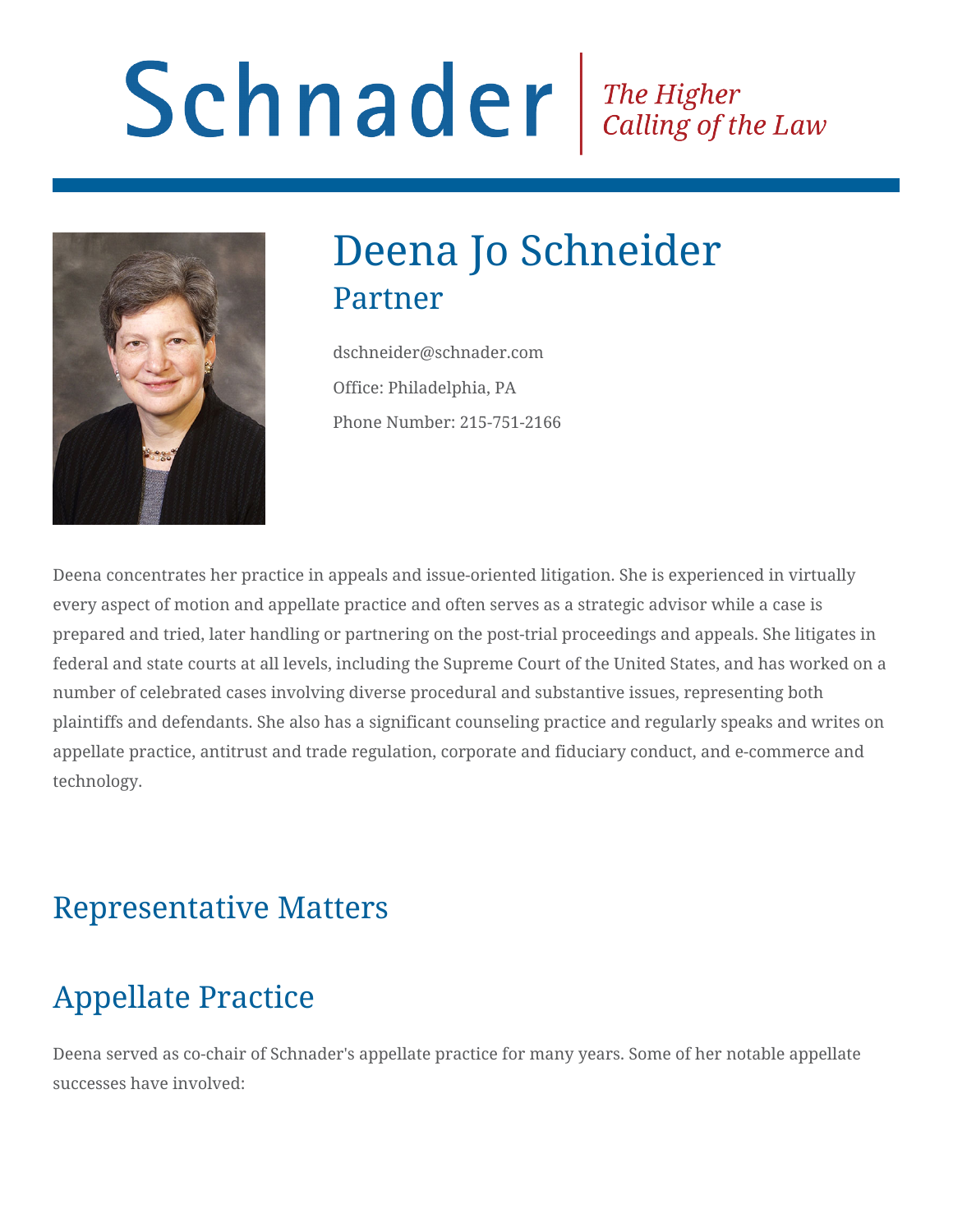- **Bankruptcy** defeated efforts to remove a Chapter 11 trustee based on alleged invasion of privacy and to stay proceedings based on the former company owner's Fifth Amendment rights; sustained remedies to prevent movement of assets offshore
- **Charter Schools** obtained review and reversal of state diversion of school district funds to pay a charter school for students enrolled above enrollment caps in the school's charter
- **Conflict of Interest** successfully defended an AmLaw 10 law firm in recusal proceedings designed to derail restructuring of a major national insurance company
- **Employment Discrimination** won and preserved on appeal summary judgment for a Fortune 50 employer charged with nationwide race discrimination in managers' promotion, pay, and working conditions; secured reversals of discrimination findings and judgments for employers in bet-thecompany age discrimination class actions involving pension and severance plans and in the first sex discrimination suit tried against a law firm
- **ERISA** established for the first time in the U.S. Supreme Court the scope of judicial review of a plan administrator's denial of benefits and who is a plan participant
- **Federal Procedure -** won the first ruling from the U.S. Court of Appeals for the Third Circuit that a judgment may be altered or amended based on legal error without a prior trial motion Information Disclosure - procured the first U.S. Supreme Court rulings precluding release of television fire data collected by manufacturers and being sought by public interest groups
- **Privilege and Recusal** obtained mandamus review and orders prohibiting release of attorney-client privileged documents and directing trial judge's recusal in tobacco litigation
- **Public Financing -** defeated multiple challenges to municipal financing and construction of a new professional football stadium and baseball park in Philadelphia
- **Taxation** obtained rulings that local government efforts to tax receipts from business activities outside the jurisdiction are unconstitutional
- **Trust Indentures** -won reversal of a judgment on defaulted notes based on failure to follow statutory requirements and affirmance of the dismissal of a suit concerning the collateral for the notes based on lack of personal jurisdiction and forum non conveniens
- **Family Law** established law in the U.S. Court of Appeals for the First Circuit concerning child custody disputes under the Hague Convention; defeated constitutional challenges to Pennsylvania's alimony pendente lite formula and grandparent visitation statute
- **Section 1983** obtained the first rulings from the U.S. Court of Appeals for the Third Circuit permitting prison guard liability for failing to prevent unconstitutional acts by fellow officers and prisoner claims for being held in administrative segregation in retaliation for filing civil rights actions and for damages for violations of their religious freedom

## Complex Litigation

Some of Deena's other major cases have involved:

**Breach of Fiduciary Duties and ERISA** - won dismissal of nationwide class claims against a major mortgage reinsurer holding company stock in employees' retirement plan during the sub-prime crisis; defended a mega-retailer's retirement plan fiduciaries in nationwide class action alleging failure to make adequate contributions to employees' accounts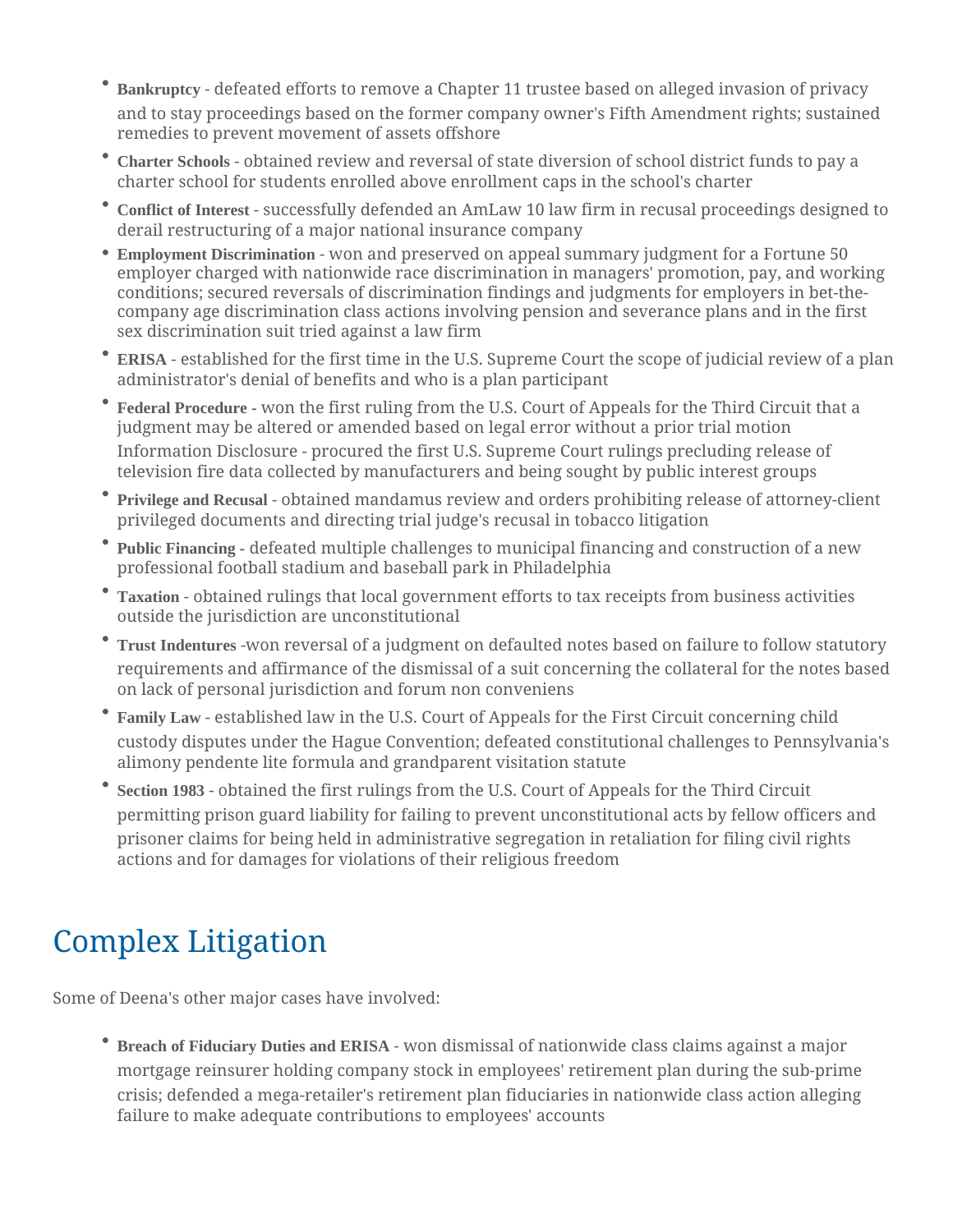- **Class Actions** limited a class based on counsel's communications to potential members and obtained permission to appeal overlapping national opt-in and state-law opt-out classes
- **Collection of Judgments** defended multiple proceedings to enforce hundreds of millions of dollars in judgments against a foreign manufacturing conglomerate
- **Eminent Domain** defended compensation paid by a major city for a large tract of land designated for redevelopment and later taken for use as an airport employee parking lot
- **Historic Preservation -** defended municipal protection of a privately owned glass mosaic mural, preventing its removal from its original location in a building under separate ownership
- **Securities Fraud** successfully defended a mortgage reinsurer's disclosures during the sub-prime crisis; represented plaintiffs in adversary proceedings against an investment adviser and Chapter 11 creditor, transnational litigation and post-settlement arbitration concerning an acquisition, and a short seller's suit alleging artificial inflation of a company's stock price

### Antitrust and Trade Regulation

Deena counsels clients concerning antitrust best practices and assists in developing overall strategies. She also advises on specific pricing and distribution practices; tying and exclusive dealing arrangements; market definition, analysis, and allocations; intellectual property administration; and joint ventures, mergers, and acquisitions. Her major cases have involved:

- **Robinson-Patman Act** defense of a major publisher in a price and promotional discrimination action, which concluded with a consent decree changing industry practices
- **Unfair Competition -** defense of a national waste management company in a Sherman and Lanham Act suit by a new market entrant and of a software developer in a licensee's suit under the Sherman Act and California antitrust and unfair business practice laws
- **Sherman Act** defense of a major television network in long-running government litigation claiming anti-competitive practices, including negotiation of a consent decree setting new industry standards and later modification of the same in light of changing market conditions
- **Regulatory Proceedings** representation of clients in administrative rulemakings, inquiries, and related appeals, including factual submissions and economic analyses as well as briefs

### Business, E-Commerce and Technology Counseling

Deena has advised and represented clients of all sizes and types in multiple industries on issues ranging from governance, corporate conduct, and general business practices to specific uses of IT systems and the Internet, licensing, and technology. Her matters in this area have involved:

- **Best Practices** preparation of corporate codes of conduct and governance documents and briefing of organizations, management, and employees on fiduciary and other duties
- **Computers and Records** drafting of policies and counseling on use of information services, e-mail,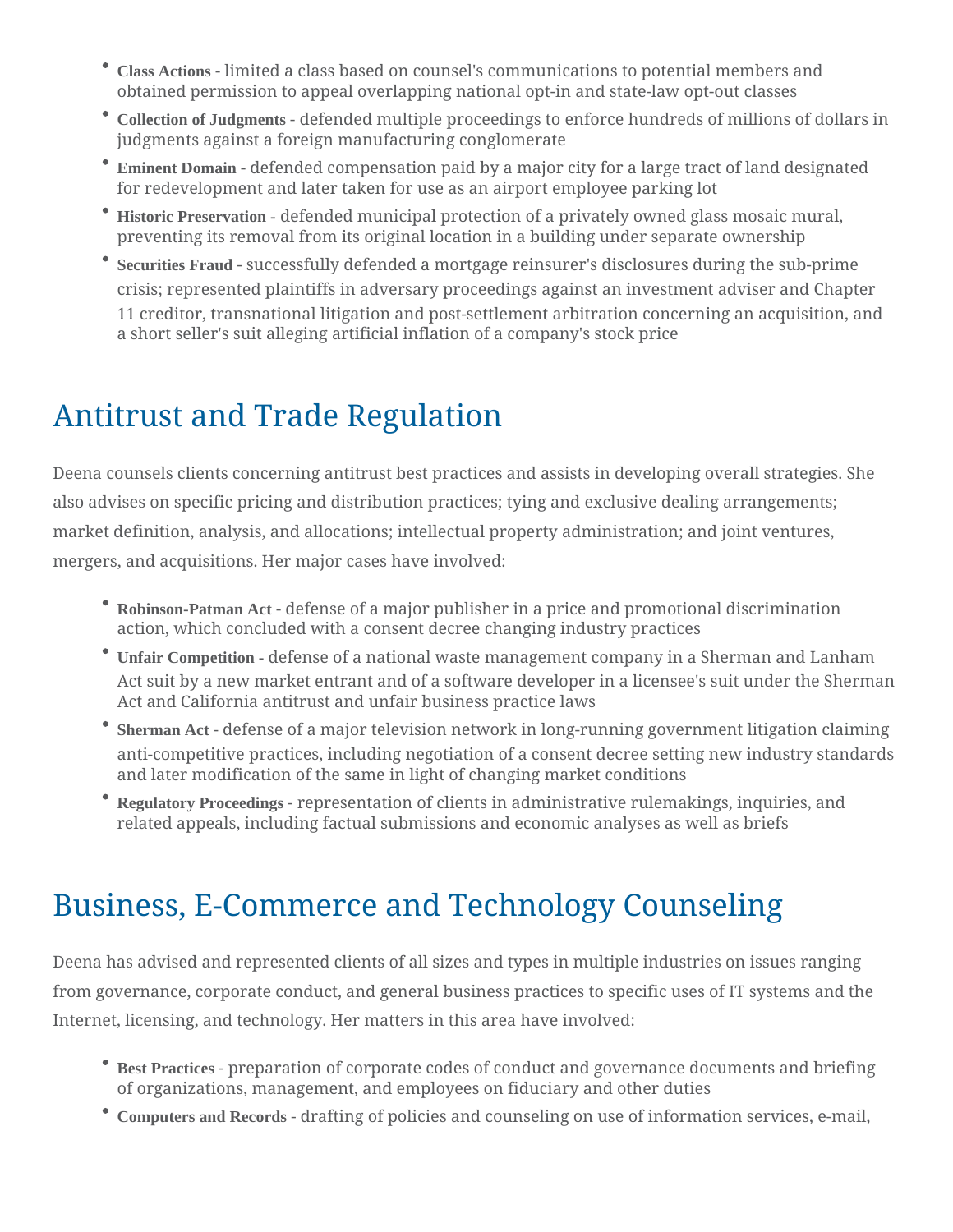voicemail, and records, including data retention and destruction

- I**nternet Use** preparation and review of website privacy statements and terms of use and advertising and other policy statements
- **Contracts -** negotiation of agreements covering product and technology development, distribution arrangements, and licensing and provision of consulting and other services

#### Community and Pro Bono

- Tri-County Concert Association: Vice President & Board, 2016-present
- Yale Alumni Nonprofit Alliance: National Roundtable on Best Practices, 2012-present; Philadelphia Chapter Chair, 2017; organizer, 2015-2017
- Yale Alumni Schools Committee of Philadelphia, Director 2004-present
- Yale Club of Philadelphia: President 2008-2010; Council 2004-2014; Chair of Service Committee 2008- 2014
- YaleWomen, founding member; Strategic Planning Committee 2010-11; Marketing and Communications Committee 2012-2013

## Education

- Harvard Law School, J.D., 1974
- Yale University, B.A., *magna cum laude*, 1971

### Bar Admissions

Pennsylvania, 1974

### Court Admissions

- Supreme Court of the United States
- U.S. Court of Appeals for the First, Third, Eighth and Ninth Circuits
- U.S. District Court for the Eastern District of Pennsylvania

## Professional Affiliations

American Bar Association, Judicial Division, Appellate Judges Conference, Council of Appellate Lawyers: Executive Board 2011-15, 2016-present; Chair of Rules Committee, 2014-present; Chair of